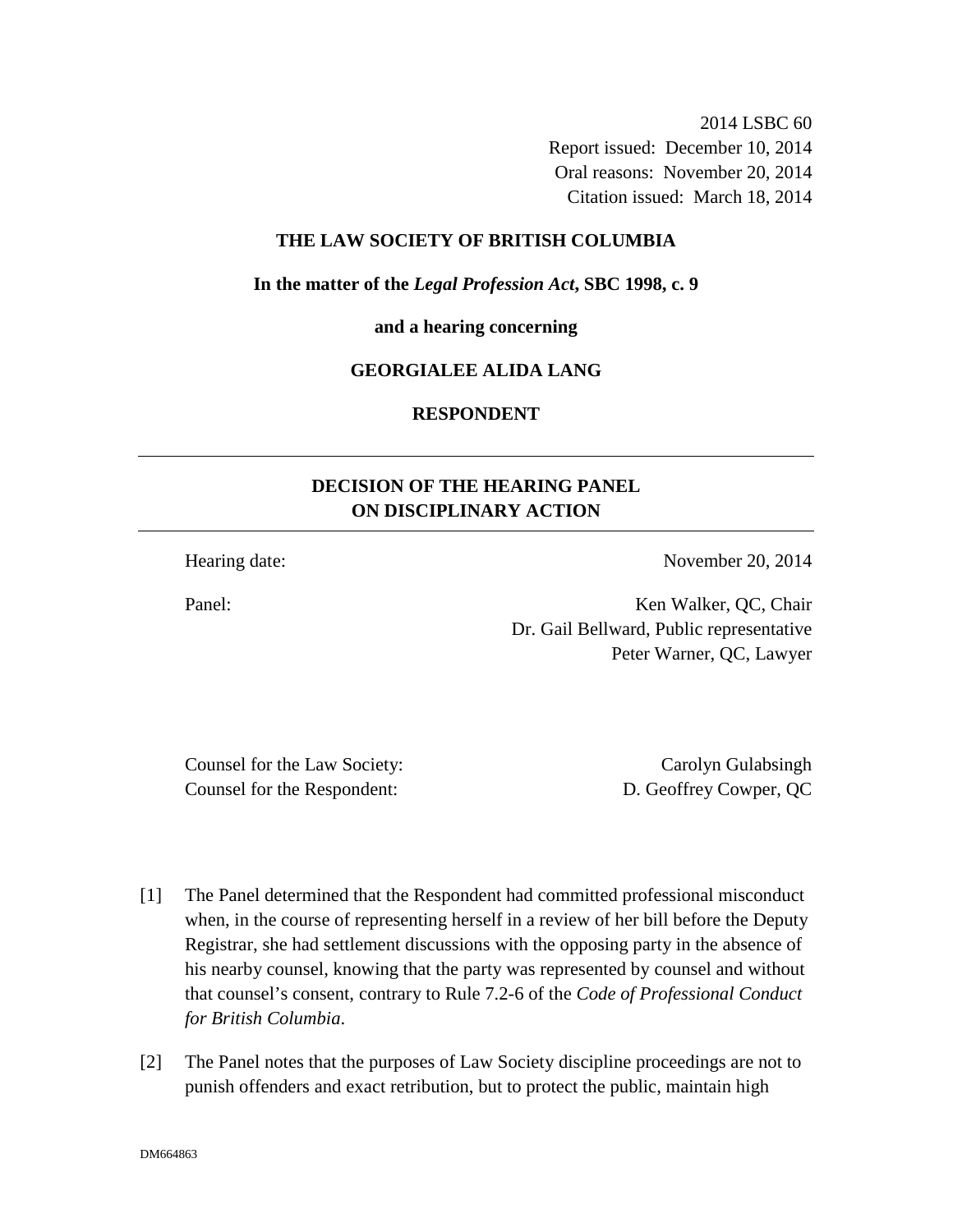professional standards, and preserve public confidence in the legal profession (*Law Society of BC v. Hordal,* 2004 LSBC 36).

- [3] We have weighed the factors to be considered in assessing sanction as set out in *Law Society of BC v. Ogilvie,* [1999] LSBC 17. Our findings in relating these factors to the case at hand and to the facts of it as found in our earlier decision are as follows:
	- 1. The Respondent's proven conduct was serious, but did not arise from *mala fides* or any overt intention to breach the Rules.
	- 2. The Respondent is a 1989 call with 25 years of experience, and her Professional Conduct Record is nearly without a blemish, there being just one incident in 1999 involving a complaint over an improperly sworn affidavit. In the resulting conduct review, the reviewers concluded that the Respondent had not knowingly submitted the flawed affidavit, its filing rather resulted from haste and inattention.
	- 3. There was no adverse impact upon the other party.
	- 4. The Respondent gained nothing from the conduct.
	- 5. The conduct happened only once, and the duration was three to ten minutes of contact.
	- 6. The Respondent immediately apologized for her conduct and self-reported to the presiding Registrar and to the Law Society, so there is no need for deterrence or remediation of this lawyer.
	- 7. We received no evidence on the impact of a fine on the Respondent. The Respondent did not formally challenge the Law Society claim for costs nor` the claim for a fine.
	- 8. There is a need to deter members generally from such conduct, and the reporting of this case will assist in that.
	- 9. There is a need to ensure the public's confidence in the integrity of the profession, and again, the reporting of this case will assist in that.
- [4] The Law Society advised that there were few similar cases before law societies in Canada, and tendered to us six cases, one from British Columbia, three from Alberta, one from Nova Scotia and one from Northwest Territories, these being: